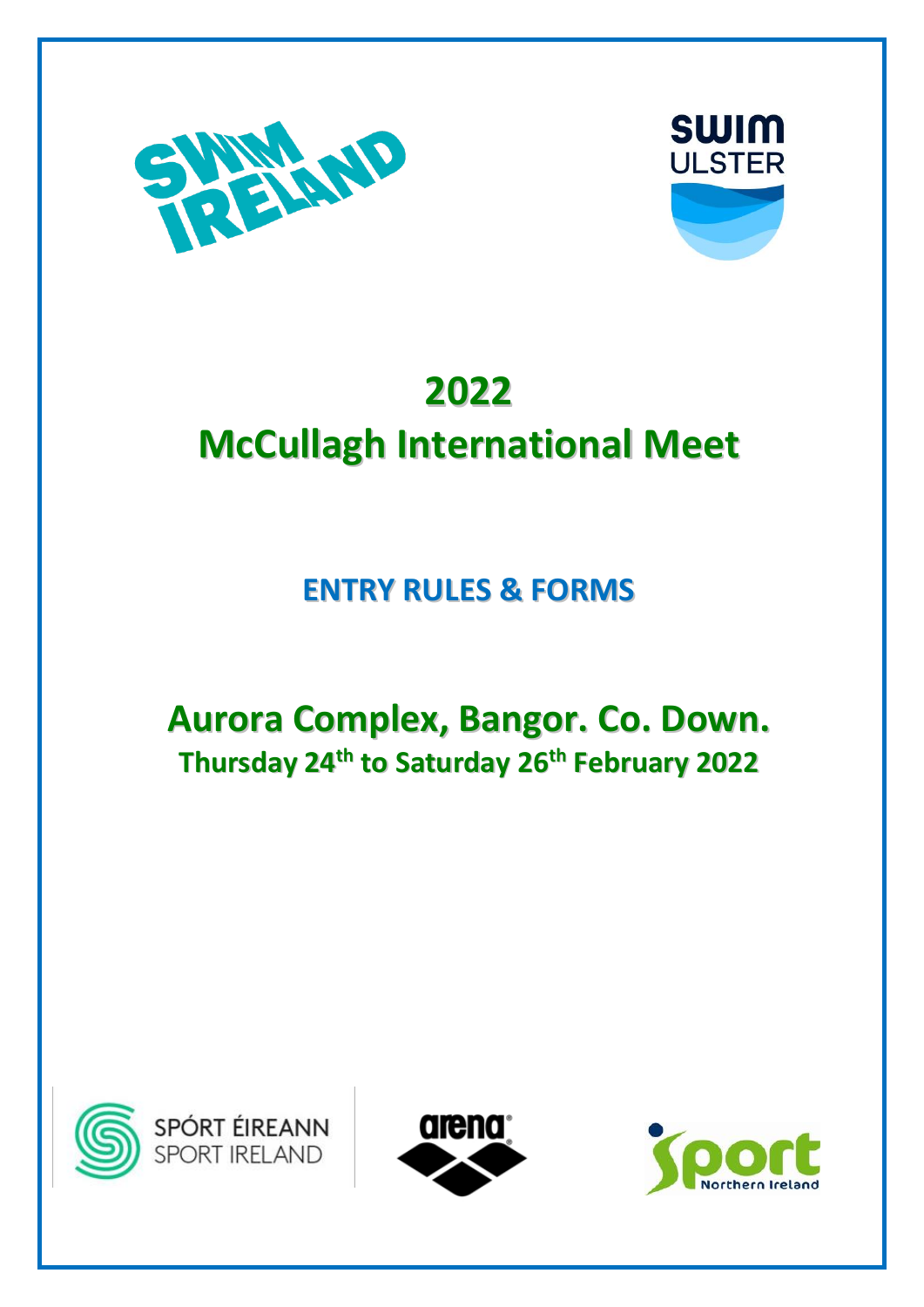



### **MEET CONDITIONS**

### **These Meet Conditions must be read in conjunction with the Swim Ireland General Event Rules available on the SI website at**

<http://www.swimireland.ie/competitions-events/regulations-and-safety>

| <b>Meet</b><br>Location:      | Aurora Complex, Bangor, Co. Down                                                                                                                                                                                                                                                                                                                                                                                                                                                                                                                                    |                                                                                                                                                                                                                                                                                                                                        |  |  |
|-------------------------------|---------------------------------------------------------------------------------------------------------------------------------------------------------------------------------------------------------------------------------------------------------------------------------------------------------------------------------------------------------------------------------------------------------------------------------------------------------------------------------------------------------------------------------------------------------------------|----------------------------------------------------------------------------------------------------------------------------------------------------------------------------------------------------------------------------------------------------------------------------------------------------------------------------------------|--|--|
| Pool<br><b>Specification:</b> | 10 lane 50m pool; anti-turbulence lane ropes; wedge starting blocks; backstroke ledges;<br>5 lane 25m warm up/swim down pool                                                                                                                                                                                                                                                                                                                                                                                                                                        |                                                                                                                                                                                                                                                                                                                                        |  |  |
| <b>Meet Type:</b>             | Full Olympic Programme plus 50m Form Strokes. Three 'Open' Olympic relay events per<br>gender plus Mixed Medley Relay<br>'Open A', 'Open B' and 'Age Group' integrated Finals for all available events other than<br>Relays and 800m/1500m (Timed Finals)<br>There are no restrictions on overseas swimmers/clubs proceeding to finals in this<br>competition                                                                                                                                                                                                       |                                                                                                                                                                                                                                                                                                                                        |  |  |
| <b>Session Times:</b>         | Session 1: Thursday 24 <sup>th</sup> February<br>Warm-up 0730; Competition 0900<br>Session 2: Thursday 24th February<br>Warm-up 1100; Competition 1230<br>Session 3: Thursday 24 <sup>th</sup> February<br>Warm-up 1600; Competition 1730<br>Session 4: Friday 25 <sup>th</sup> February<br>Warm-up 1730; Competition 0900<br>Session 5: Friday 25 <sup>th</sup> February<br>Warm-up 1100; Competition 1230                                                                                                                                                         | Session 6: Friday 25 <sup>th</sup> February<br>Warm-up 1600; Competition 1730<br>Session 7: Saturday 26 <sup>th</sup> February<br>Warm-up 0730; Competition 0900<br>Session 8: Saturday 26 <sup>th</sup> February<br>Warm-up 1100; Competition 1230<br>Session 9: Saturday 26 <sup>th</sup> February<br>Warm-up 1600; Competition 1730 |  |  |
| Age:                          | Qualifying Times to reflect three age groups per gender.<br>Age Groups as: Age Group (Male 13-14 and Female 13); Youth (Male 15-18 and Female<br>14-17) and Open<br>Youth Qualifying Times will be for male competitors born 2004 - 2007 and female<br>competitors born 2005 - 2008<br>Age Group Qualifying Times will be for male competitors born 2008-2009 and female<br>competitors born 2009.<br>Finals to reflect two age groups per gender<br>Open: all Youth & Open swimmers<br>Age Group: male competitors born 2008-2009 and female competitors born 2009 |                                                                                                                                                                                                                                                                                                                                        |  |  |
| Qualification<br>Criteria:    | Times may be achieved in both Short Course & Long Course in the Period 1st January<br>2020 - 24th January 2022<br>Times must have been achieved in meets licenced at Level 3 or higher to be eligible to be<br>used for entry into this meet.<br>Short Course times used for entry will be converted to Long Course via the Meet<br>Management System for seeding purposes.                                                                                                                                                                                         |                                                                                                                                                                                                                                                                                                                                        |  |  |
| <b>Heats &amp; Finals:</b>    | 50m & 100m Events: Fastest 3 heats swim in the Faster Heats Session; all remaining<br>heats swim in the Slower Heats Session<br>200m Events: Fastest 2 heats swim in the Faster Heats Session; all remaining heats swim<br>in the Slower Heats Session<br>400m Events: Fastest heat swims in the Faster Heats Session; all remaining heats swim<br>in the Slower Heats Session                                                                                                                                                                                      |                                                                                                                                                                                                                                                                                                                                        |  |  |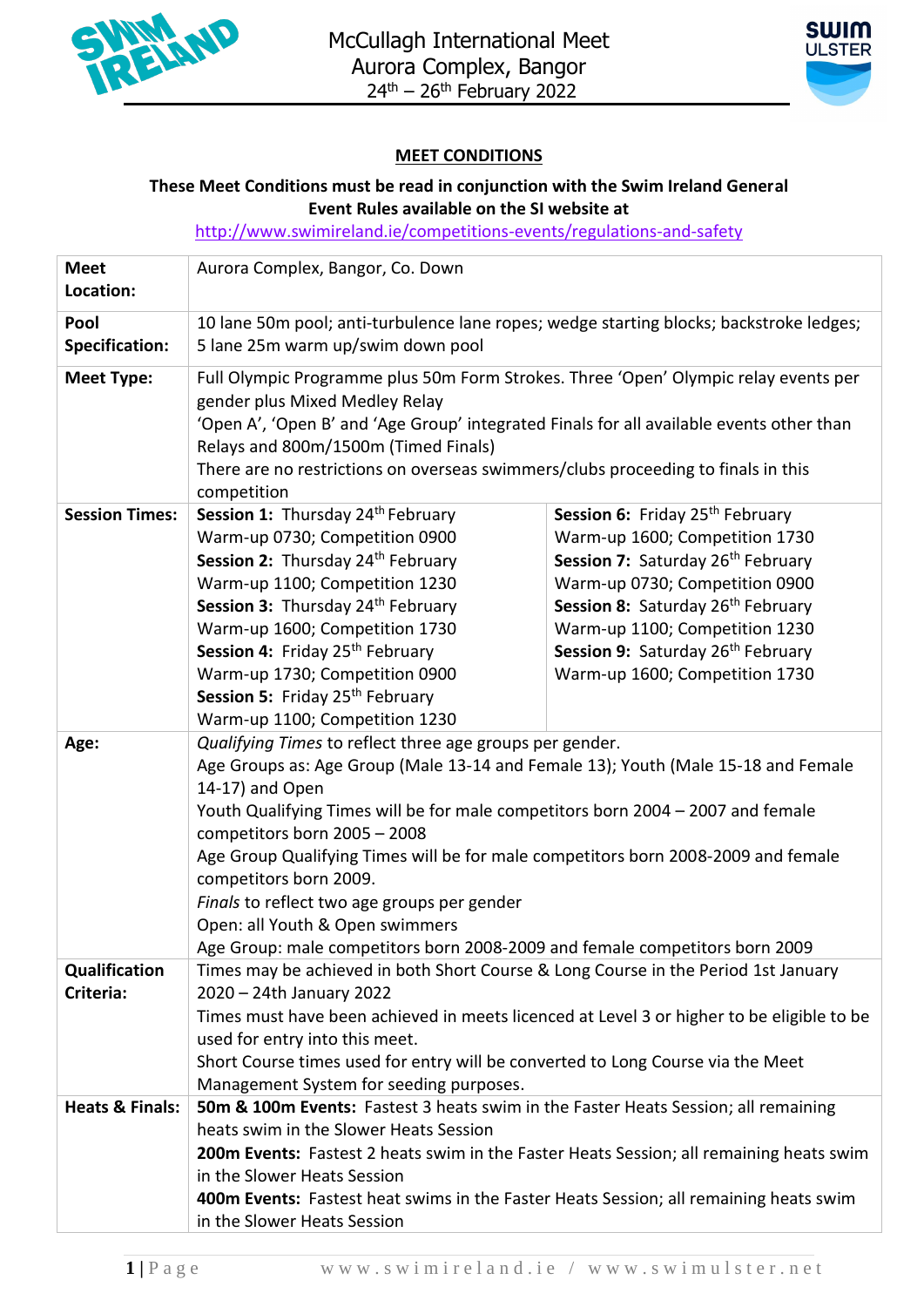



|                                        | 800m & 1500m Events: Fastest heat swims in the Finals Session; second fastest heat<br>swims in the Faster Heats session; all remaining heats swim in the<br><b>Slower Heats Session</b><br>Relay Events: All take place as HDW events in the Faster Heats Session<br>NB: 'B' Finals only take place in events where 21 or more competitors (Female 14/Over<br>or Male 15/Over) take the field                                                                                                                                                                                                                                                                              |
|----------------------------------------|----------------------------------------------------------------------------------------------------------------------------------------------------------------------------------------------------------------------------------------------------------------------------------------------------------------------------------------------------------------------------------------------------------------------------------------------------------------------------------------------------------------------------------------------------------------------------------------------------------------------------------------------------------------------------|
| <b>Team Leaders</b><br><b>Meeting:</b> | Technical meeting will take place on Tuesday 22 <sup>nd</sup> February, at 7.30pm via Zoom, link<br>will be published at a later date. Attendance at this meeting is mandatory. Each club<br>must be represented by one or more delegates. A club (not a delegate) attending the<br>meeting may also represent a maximum of one additional club. Any such representation<br>must be declared in writing at the meeting. If a club is not represented at this briefing,<br>you are agreeing to any decisions made at the meeting and agree to abide by them at<br>the meet. Club packs will be available at Swim Ireland table, which will be located in main<br>reception. |
|                                        |                                                                                                                                                                                                                                                                                                                                                                                                                                                                                                                                                                                                                                                                            |
| <b>Withdrawals:</b>                    | Withdrawals from day 1 must be emailed to entries@swimireland.ie between<br>18/02/2022 & 3pm on 23/02/2022 Withdrawals for days 2, 3 & 4 must be submitted by<br>6pm the previous day, i.e. for day 2, withdrawals must be submitted by 6pm on day 1.<br>There will be a €50 fine if swimmers are not withdrawn within 30 minutes of the<br>announcement of the results of an event for the final that evening or by 6pm for an<br>event for the next day.                                                                                                                                                                                                                 |
| <b>Accreditation:</b>                  | Accreditation will be produced through the Go-Membership system. Club admins will<br>need to apply for accreditation for athletes, team managers & coaches. Please ensure<br>that team managers & coaches meet all the requirements for accreditations, otherwise<br>they will not be awarded. Accreditation lanyards & pouches can be collected at the<br>accreditation desk, which will be located beside the Swim Ireland information table.                                                                                                                                                                                                                            |
|                                        | Further information on accreditation will be circulated to clubs in the next few weeks.                                                                                                                                                                                                                                                                                                                                                                                                                                                                                                                                                                                    |
| <b>Entry Form:</b>                     | Electronic Hy-tek entries are accepted via Hy-tek to the Swim Ireland Office at<br>entries@swimireland.ie<br>Clubs who do not have hy-tek should email their entries to entries@swimireland.ie                                                                                                                                                                                                                                                                                                                                                                                                                                                                             |
| <b>Entry</b>                           | 5pm Wednesday 26 <sup>th</sup> January 2022                                                                                                                                                                                                                                                                                                                                                                                                                                                                                                                                                                                                                                |
| <b>Deadline:</b>                       |                                                                                                                                                                                                                                                                                                                                                                                                                                                                                                                                                                                                                                                                            |
| <b>Entry Fees:</b>                     | Payment should be received by 5pm Friday 11 <sup>th</sup> February 2022<br>Individual entries cost €10/£9 per event.                                                                                                                                                                                                                                                                                                                                                                                                                                                                                                                                                       |
|                                        | Relay entries cost €25/£22 per event.                                                                                                                                                                                                                                                                                                                                                                                                                                                                                                                                                                                                                                      |
|                                        | No entry will be processed until the appropriate fee has been received at the Swim<br>Ireland Office. Payment options are detailed in the Entry Summary Sheet.                                                                                                                                                                                                                                                                                                                                                                                                                                                                                                             |
|                                        | Please note that entries are non-refundable once the final date for payment has passed                                                                                                                                                                                                                                                                                                                                                                                                                                                                                                                                                                                     |
| <b>Relay Entries:</b>                  | Clubs are permitted to enter more than one relay team per event. The names of the 4<br>relay team members swimming in the race and the order of swimming must be declared<br>on the official Team Declaration Sheet and submitted to the Swim Office Table no later<br>than 60 minutes before the start of the session in which the race takes place. Failure to<br>do so will be subject to a fine of €50 without exception and disqualification of the relay<br>team.                                                                                                                                                                                                    |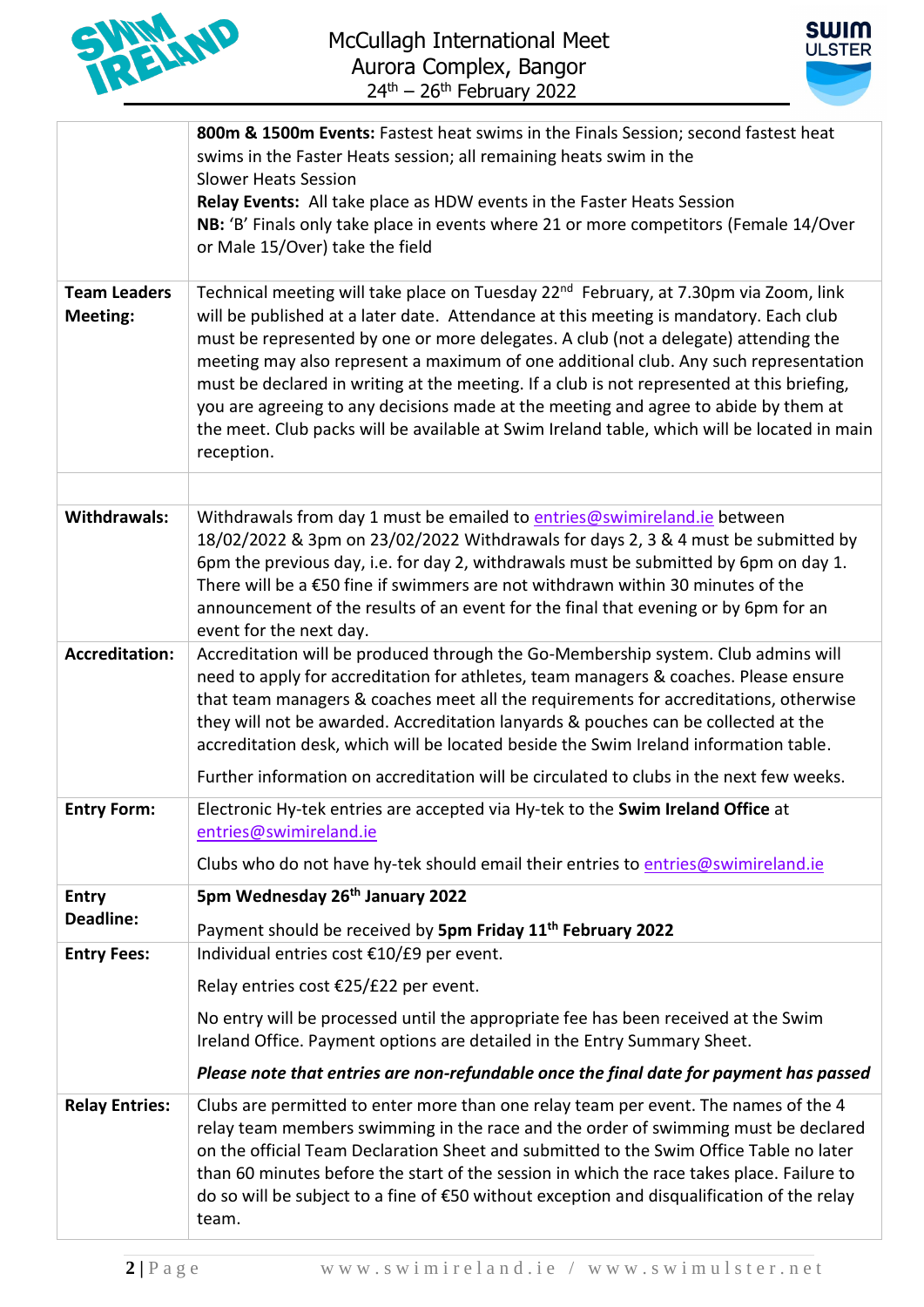



|                     | All competing swimmers must be entered in the meet (even if they are not swimming in<br>individual events). Relay teams that swim in an order that is different from the declared<br>order of swimming shall be disqualified in accordance with FINA Rule SW 10.12.                      |
|---------------------|------------------------------------------------------------------------------------------------------------------------------------------------------------------------------------------------------------------------------------------------------------------------------------------|
| Scoring:            | Top 10 swimmers in each event receive points (10-1) based on final results. The Irish club<br>team with the highest cumulative points are awarded the Dave McCullagh Memorial<br>Trophy.                                                                                                 |
| <b>Awards:</b>      | Medals are awarded for top-3 placings.                                                                                                                                                                                                                                                   |
| <b>Anti-Doping:</b> | It is a condition of attending a Swim Ireland event that swimmers may be required<br>to be tested for prohibited substances in accordance with the Sport<br>Ireland/WADA/FINA Anti-Doping rules. For further information visit the Anti-<br>Doping section of the Sport Ireland website. |
| Swimsuits:          | All swimsuits must comply with FINA regulations and should bear the FINA approved<br>stamp<br>(https://www.fina.org/sites/default/files/frsa.pdf)                                                                                                                                        |
| Health &<br>Safety: | Please refer to the Health & Safety guidelines at the back of this document and also the<br>Swim Ireland Code of Practice for Safety (Swimming) on the Swim Ireland website.                                                                                                             |
| COVID-19            | Some restrictions may be in place at the time of the meet. Please refer to www.gov.ie<br>and/or https://www.nidirect.gov.uk/campaigns/coronavirus-covid-19 to view these<br>restrictions.                                                                                                |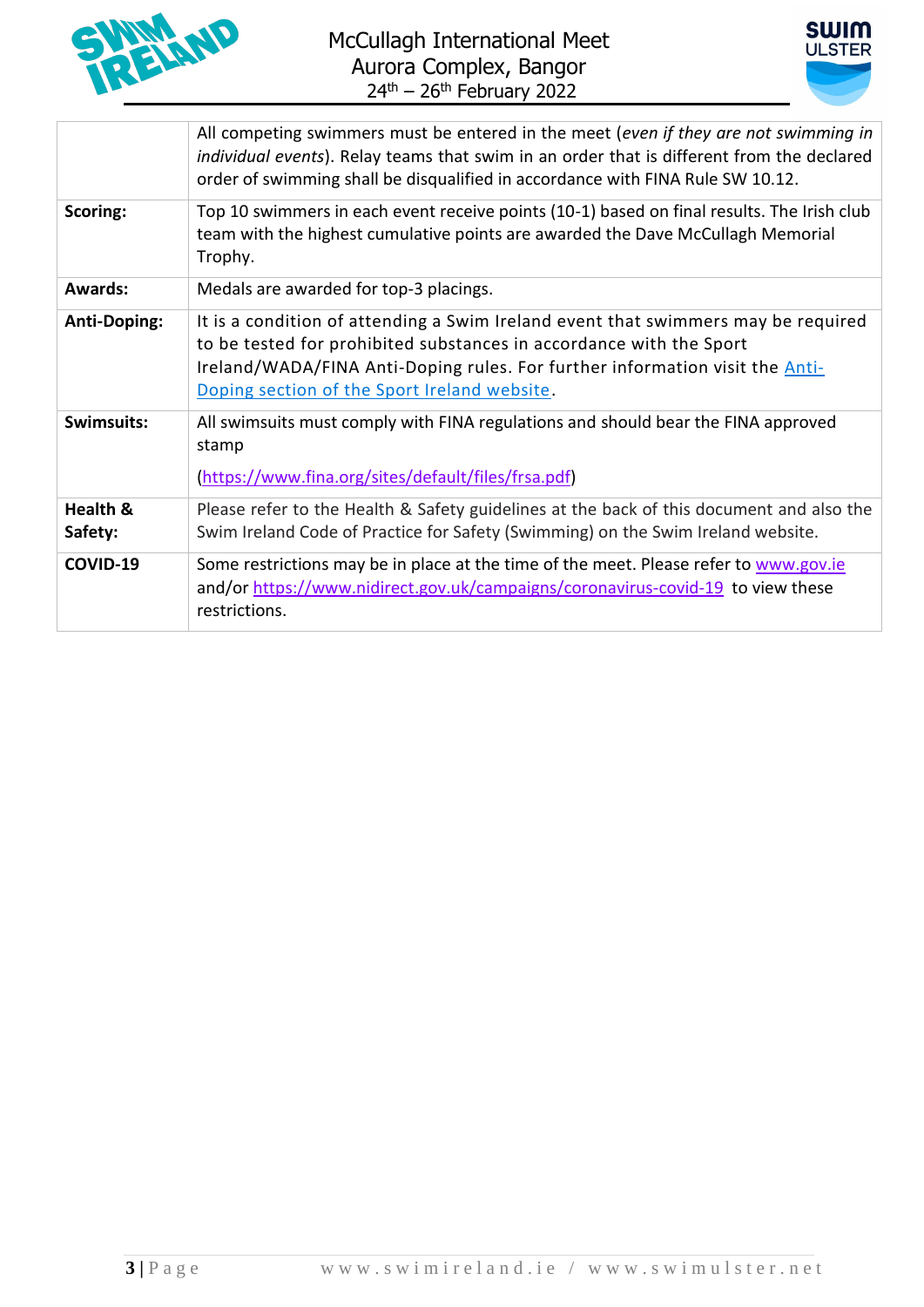



## **Order of Events**

| Day 1 - Thu 24th February 2022            | Day $2$ – Fri 25 <sup>th</sup> February 2022 | Day $3 - Sat$ 26 <sup>th</sup> February 2022 |  |
|-------------------------------------------|----------------------------------------------|----------------------------------------------|--|
| Session 1: 1000 - Faster Heats            | Session 4: 1000 - Faster Heats               | Session 7: 1000 - Faster Heats               |  |
| Female Open 800m Freestyle Relay (HDW)    | Male 13/Over 400m IM                         | Male 13/Over 400m Freestyle                  |  |
| Male Open 800m Freestyle Relay (HDW)      | Female 14/Over 50m Butterfly                 | Female 13/Over 400m Freestyle                |  |
| Female 13/Over 400m IM                    | Male 15 / Over 50m Butterfly                 | Male 15/Over 50m Breaststroke                |  |
| Male 15/Over 50m Backstroke               | Female 13/Over 200m Freestyle                | Female 14/Over 50m Breaststroke              |  |
| Female 14/Over 50m Backstroke             | Male 13/Over 200m Freestyle                  | Male 15/Over 50m Freestyle                   |  |
| Male 15/Over 100m Freestyle               | Female 14/Over 100m Backstroke               | Female 14/Over 50m Freestyle                 |  |
| Female 14/Over 100m Freestyle             | Male 15/Over 100m Backstroke                 | Male 13/Over 200m IM                         |  |
| Male 13/Over 200m Butterfly               | Female 13/Over 200m Breaststroke             | Female 13/Over 200m IM                       |  |
| Female 13/Over 200m Butterfly             | Male 13/Over 200m Breaststroke               | Male 15/Over 100m Butterfly                  |  |
| Male 15/Over 100m Breaststroke            | Female Open 400m Freestyle Relay HDW         | Female 14/Over 100m Butterfly                |  |
| Female 14/Over 100m Breaststroke          | Male Open 400m Freestyle Relay HDW           | Male 13/Over 200m Backstroke                 |  |
| Male Open 400m Medley Relay HDW           | Female 14/Over 800m Freestyle HDW            | Female 13/Over 200m Backstroke               |  |
| Female Open 400m Medley Relay HDW         | Male 15/Over 1500m Freestyle HDW             | Mixed Open 400m Medley Relay HDW             |  |
| Male 15/Over 800m Freestyle HDW           |                                              |                                              |  |
| Female 14/Over 1500m Freestyle HDW        |                                              |                                              |  |
|                                           |                                              |                                              |  |
| <b>Session 2: Time TBC - Slower Heats</b> | <b>Session 5: Time TBC - Slower Heats</b>    | <b>Session 8: Time TBC - Slower Heats</b>    |  |
| Female 13/Over 400m IM                    | Male 13/Over 400m IM                         | Male 13/Over 400m Freestyle                  |  |
| Male 15/Over 50m Backstroke               | Female 14/Over 50m Butterfly                 | Female 13/Over 400m Freestyle                |  |
| Female 14/Over 50m Backstroke             | Male 15 / Over 50m Butterfly                 | Male 15/Over 50m Breaststroke                |  |
| Male 15/Over 100m Freestyle               | Female 13/Over 200m Freestyle                | Female 14/Over 50m Breaststroke              |  |
| Female 14/Over 100m Freestyle             | Male 13/Over 200m Freestyle                  | Male 15/Over 50m Freestyle                   |  |
| Male 13/Over 200m Butterfly               | Female 14/Over 100m Backstroke               | Female 14/Over 50m Freestyle                 |  |
| Female 13/Over 200m Butterfly             | Male 15/Over 100m Backstroke                 | Male 13/Over 200m IM                         |  |
| Male 15/Over 100m Breaststroke            | Female 13/Over 200m Breaststroke             | Female 13/Over 200m IM                       |  |
| Female 14/Over 100m Breaststroke          | Male 13/Over 200m Breaststroke               | Male 15/Over 100m Butterfly                  |  |
| Male 15/Over 800m Freestyle HDW           | Female 14/Over 800m Freestyle HDW            | Female 14/Over 100m Butterfly                |  |
| Female 14/Over 1500m Freestyle HDW        | Male 15/Over 1500m Freestyle HDW             | Male 13/Over 200m Backstroke                 |  |
|                                           |                                              | Female 13/Over 200m Backstroke               |  |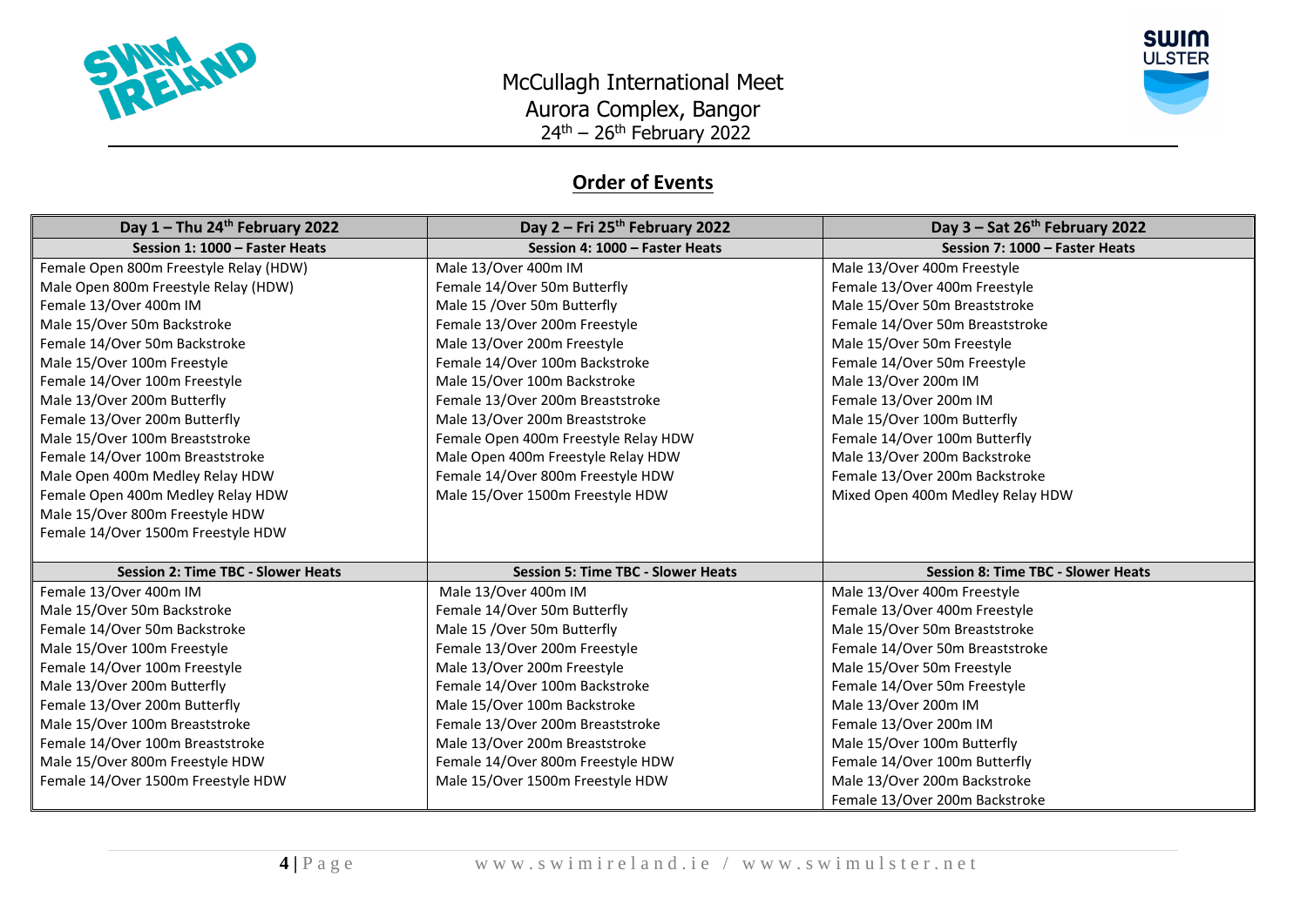

## McCullagh International Meet Aurora Complex, Bangor 24<sup>th</sup> – 26<sup>th</sup> February 2022



| Day $1 -$ Thu 24 <sup>th</sup> February 2022  | Day 2 – Fri 25th February 2022               | Day $3 - Sat$ 26 <sup>th</sup> February 2022 |
|-----------------------------------------------|----------------------------------------------|----------------------------------------------|
| Session 3: $1730 -$ Finals                    | Session 6: $1730 -$ Finals                   | Session 9: $1730 -$ Finals                   |
| Female 14/Over 400m IM 'A' Final              | Male 15/Over 400m IM 'A' Final               | Male 15/Over 50m Freestyle 'A' Final         |
| Male 15/Over 50m Backstroke 'A' Final         | Female 14/Over 50m Butterfly 'A' Final       | Female 14/Over 50m Freestyle 'A' Final       |
| Female 14/Over 50m Backstroke 'A' Final       | Male 13/14 years 200m Freestyle Final        | Male 13/14 years 400m Freestyle Final        |
| Male 15/Over 100m Freestyle 'A' Final         | Female 13 years 200m Freestyle Final         | Male 15/Over 50m Breaststroke 'A' Final      |
| Female 13 years 400m IM Final                 | Male 15/Over 50m Butterfly 'A' Final         | Female 13 years 400m Freestyle Final         |
| Male 13/14 years 200m Butterfly Final         | Female 14/Over 200m Breaststroke 'A' Final   | Male 15/Over 200m Backstroke 'A' Final       |
| Female 14/Over 100m Freestyle 'A' Final       | Male 15/Over 200m Breaststroke 'A' Final     | Female 14/Over 200m Backstroke 'A' Final     |
| Male 15/Over 200m Butterfly 'A' Final         | Female 14/Over 200m Freestyle 'A' Final      | Male 13/14 years 200m IM Final               |
| Female 14/Over 200m Butterfly 'A' Final       | Male 13/14 years 400m IM Final               | Female 14/Over 100m Butterfly 'A' Final      |
| Male 15/Over 100m Breaststroke 'A' Final      | Female 14/Over 100m Backstroke 'A' Final     | Male 15/Over 100m Butterfly 'A' Final        |
| Female 14/Over 100m Breaststroke 'A' Final    | Male 15/Over 100m Backstroke 'A' Final       | Female 13 years 200m IM Final                |
| Female 13 years 200m Butterfly Final          | Female 13 years 200m Breaststroke Final      | Male 15/Over 200m IM 'A' Final               |
| Male 15/Over 800m Freestyle (Fastest Heat)    | Male 15/Over 200m Freestyle 'A' Final        | Female 14/Over 200m IM 'A' Final             |
| Female 14/Over 1500m Freestyle (Fastest Heat) | Male 13/14 years 200m Breaststroke Final     | Male 13/14 years 200m Backstroke Final       |
| Female 14/Over 400m IM 'B' Final              | Female 14/Over 800m Freestyle (Fastest Heat) | Female 13 years 200m Backstroke Final        |
| Male 15/Over 50m Backstroke 'B' Final         | Male 15/Over 1500m Freestyle (Fastest Heat)  | Male 15/Over 400m Freestyle 'A' Final        |
| Female 14/Over 50m Backstroke 'B' Final       | Male 15/Over 400m IM 'B' Final               | Female 14/Over 400m Freestyle 'A' Final      |
| Male 15/Over 100m Freestyle 'B' Final         | Female 14/Over 50m Butterfly 'B' Final       | Male 15/Over 50m Freestyle 'B' Final         |
| Female 14/Over 100m Freestyle 'B' Final       | Male 15/Over 50m Butterfly 'B' Final         | Female 14/Over 50m Freestyle 'B' Final       |
| Male 15/Over 200m Butterfly 'B' Final         | Female 14/Over 200m Breaststroke 'B' Final   | Male 15/Over 50m Breaststroke 'B' Final      |
| Female 14/Over 200m Butterfly 'B' Final       | Male 15/Over 200m Breaststroke 'B' Final     | Female 14/Over 200m Backstroke 'B' Final     |
| Male 15/Over 100m Breaststroke 'B' Final      | Female 14/Over 200m Freestyle 'B' Final      | Male 15/Over 200m Backstroke 'B' Final       |
| Female 14/Over 100m Breaststroke 'B' Final    | Male 15/Over 100m Backstroke 'B' Final       | Female 14/Over 100m Butterfly 'B' Final      |
|                                               | Female 14/Over 100m Backstroke 'B' Final     | Male 15/Over 100m Butterfly 'B' Final        |
|                                               | Male 15/Over 200m Freestyle 'B' Final        | Female 14/Over 200m IM 'B' Final             |
|                                               |                                              | Male 15/Over 200m IM 'B' Final               |
|                                               |                                              | Female 14/Over 400m Freestyle 'B' Final      |
|                                               |                                              | Male 15/Over 400m Freestyle 'B' Final        |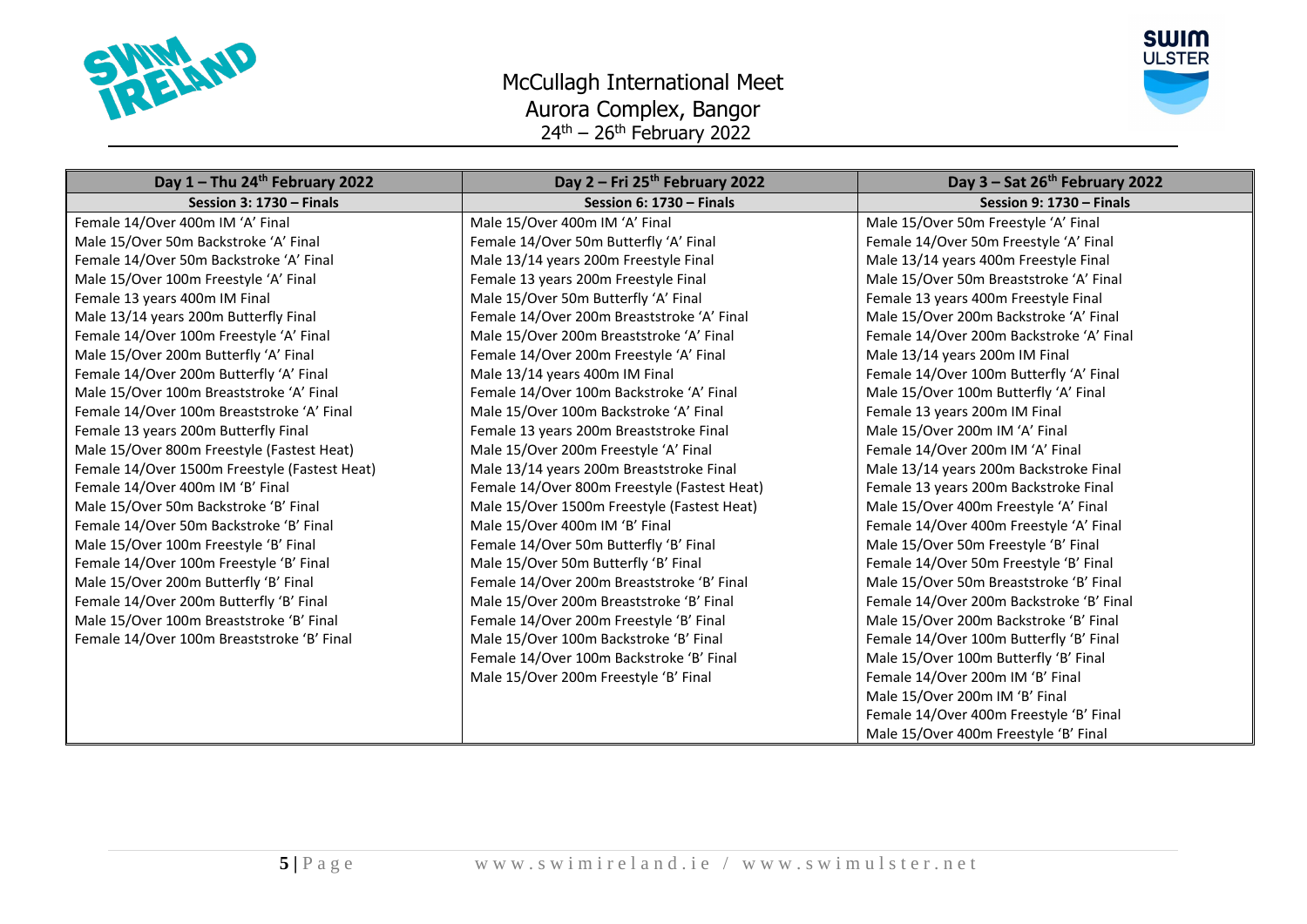



## **McCullagh International Meet 2022**

**Long Course Consideration Times**

**(Achieved Long Course Only in the Period 1st January 2020 – 24 th January 2022)**

|                  | <b>MALE</b>    |                             |                        |                             | <b>FEMALE</b>  |                  |
|------------------|----------------|-----------------------------|------------------------|-----------------------------|----------------|------------------|
| <b>Age Group</b> | Youth          | <b>Senior</b>               | <b>EVENT</b>           | <b>Senior</b>               | Youth          | <b>Age Group</b> |
| Born 2008-2009   | Born 2004-2007 | <b>Born 2003 or Earlier</b> |                        | <b>Born 2004 or Earlier</b> | Born 2005-2008 | <b>Born 2009</b> |
|                  | 26.28          | 25.25                       | 50m Freestyle          | 28.10                       | 28.94          |                  |
|                  | 57.35          | 54.29                       | 100m Freestyle         | 1:00.57                     | 1:02.85        |                  |
| 2:17.88          | 2:06.28        | 2:01.21                     | 200m Freestyle         | 2:13.06                     | 2:17.50        | 2:30.07          |
| 4:49.19          | 4:30.47        | 4:23.97                     | 400m Freestyle         | 4:43.78                     | 4:49.44        | 5:21.76          |
|                  | 9:26.06        | 9:21.07                     | 800m Freestyle         | 9:49.28                     | 10:00.60       |                  |
|                  | 18:17.64       | 17:40.94                    | 1500m Freestyle        | 19:59.69                    | 20:24.77       |                  |
|                  | 31.15          | 29.79                       | <b>50m Backstroke</b>  | 32.26                       | 33.85          |                  |
|                  | 1:06.23        | 1:04.17                     | <b>100m Backstroke</b> | 1:09.41                     | 1:11.86        |                  |
| 2:37.81          | 2:24.38        | 2:21.48                     | 200m Backstroke        | 2:30.41                     | 2:35.83        | 2:49.10          |
|                  | 34.36          | 32.25                       | 50m Breaststroke       | 36.44                       | 38.16          |                  |
|                  | 1:15.13        | 1:11.64                     | 100m Breaststroke      | 1:18.62                     | 1:22.23        |                  |
| 3:02.77          | 2:44.28        | 2:40.48                     | 200m Breaststroke      | 2:52.13                     | 2:57.51        | 3:15.47          |
|                  | 28.60          | 27.19                       | <b>50m Butterfly</b>   | 30.45                       | 31.73          |                  |
|                  | 1:04.21        | 59.79                       | 100m Butterfly         | 1:07.86                     | 1:11.17        |                  |
| 3:00.12          | 2:27.86        | 2:17.36                     | 200m Butterfly         | 2:36.09                     | 2:42.08        | 3:13.49          |
| 2:38.10          | 2:24.27        | 2:19.96                     | 200 <sub>m</sub> IM    | 2:32.22                     | 2:36.53        | 2:51.38          |
| 5:35.32          | 5:14.65        | 5:03.35                     | 400m IM                | 5:25.33                     | 5:34.13        | 6:03.36          |

Heats may be limited in order to manage session timelines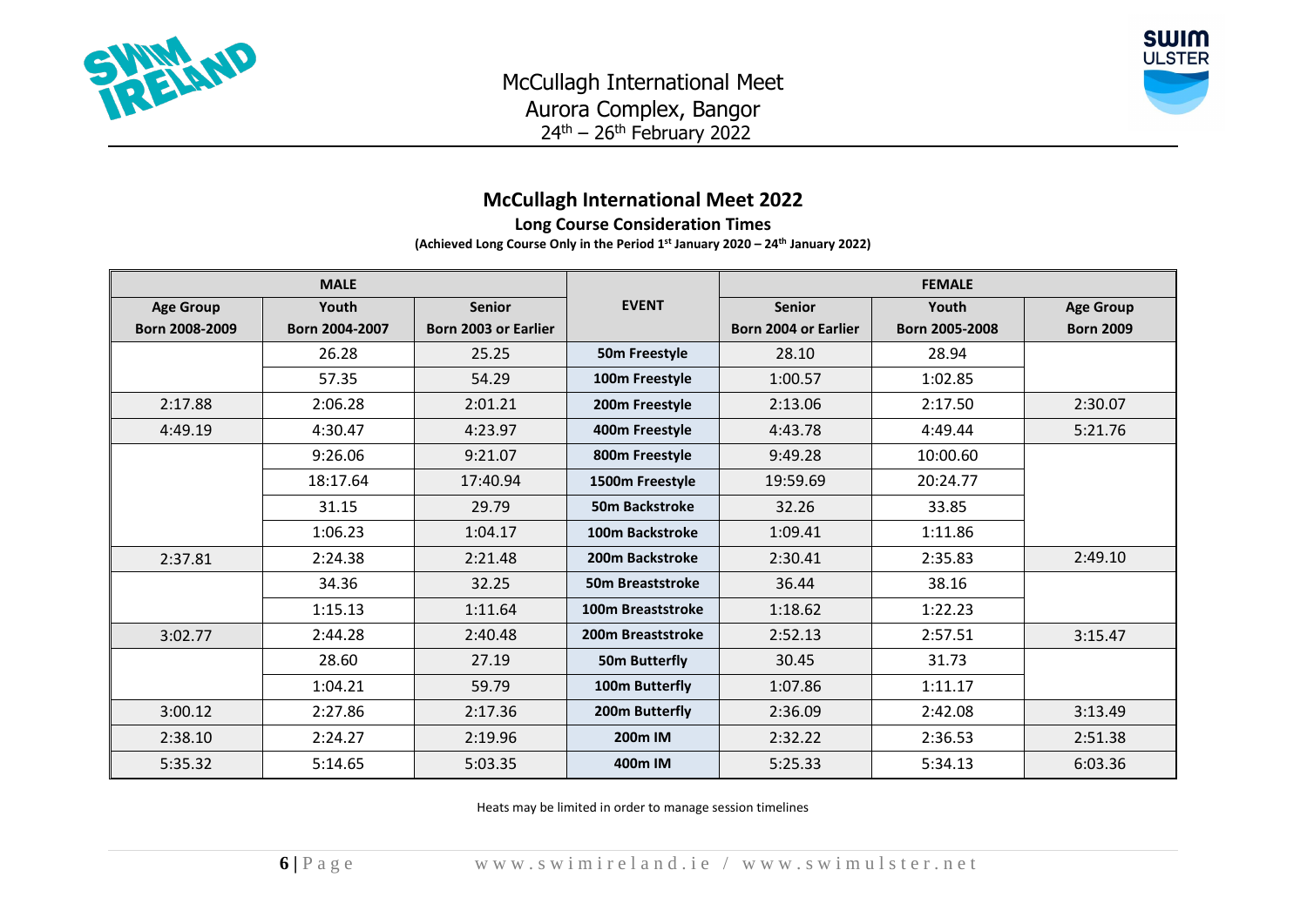



## **McCullagh International Meet 2022**

**Short Course Consideration Times**

**(Achieved Short Course Only in the Period 1 st January 2020 – 24th January 2022**

|                  | <b>MALE</b>    |                             | <b>EVENT</b>            |                             | <b>FEMALE</b>  |                  |
|------------------|----------------|-----------------------------|-------------------------|-----------------------------|----------------|------------------|
| <b>Age Group</b> | Youth          | <b>Senior</b>               |                         | <b>Senior</b>               | Youth          | <b>Age Group</b> |
| Born 2008-2009   | Born 2004-2007 | <b>Born 2003 or Earlier</b> |                         | <b>Born 2004 or Earlier</b> | Born 2005-2008 | <b>Born 2009</b> |
|                  | 25.52          | 24.52                       | 50m Freestyle           | 27.59                       | 28.42          |                  |
|                  | 55.69          | 52.72                       | 100m Freestyle          | 59.48                       | 1:01.72        |                  |
| 2:14.71          | 2:03.38        | 1:58.42                     | 200m Freestyle          | 2:11.46                     | 2:15.85        | 2:28.27          |
| 4:43.98          | 4:25.60        | 4:19.22                     | 400m Freestyle          | 4:41.79                     | 4:47.41        | 5:19.51          |
|                  | 9:15.80        | 9:10.70                     | 800m Freestyle          | 9:39.40                     | 9:50.90        |                  |
|                  | 17.53.64       | 17:16.94                    | 1500m Freestyle         | 19:35.69                    | 20:00.76       |                  |
|                  | 30.50          | 29.10                       | <b>50m Backstroke</b>   | 31.70                       | 33.30          |                  |
|                  | 1:04.31        | 1:02.31                     | 100m Backstroke         | 1:08.58                     | 1:11.00        |                  |
| 2:33.23          | 2:20.19        | 2:17.38                     | 200m Backstroke         | 2:28.61                     | 2:33.96        | 2:47.07          |
|                  | 33.50          | 31.30                       | <b>50m Breaststroke</b> | 35.50                       | 37.40          |                  |
|                  | 1:12.50        | 1:09.13                     | 100m Breaststroke       | 1:16.34                     | 1:19.85        |                  |
| 2:56.37          | 2:38.53        | 2:34.86                     | 200m Breaststroke       | 2:49.03                     | 2:54.31        | 3:11.95          |
|                  | 27.90          | 26.50                       | 50m Butterfly           | 29.90                       | 31.10          |                  |
|                  | 1:03.44        | 59.07                       | 100m Butterfly          | 1:07.38                     | 1:10.67        |                  |
| 2:56.88          | 2:25.20        | 2:14.89                     | 200m Butterfly          | 2:35.00                     | 2:40.95        | 3:12.14          |
| 2:35.60          | 2:21.50        | 2:17.20                     | 200 <sub>m</sub> IM     | 2:29.60                     | 2:34.00        | 2:49.10          |
| 5:23.58          | 5:03.64        | 4:52.73                     | 400m IM                 | 5:19.47                     | 5:28.12        | 5:56.82          |

Heats may be limited in order to manage session timelines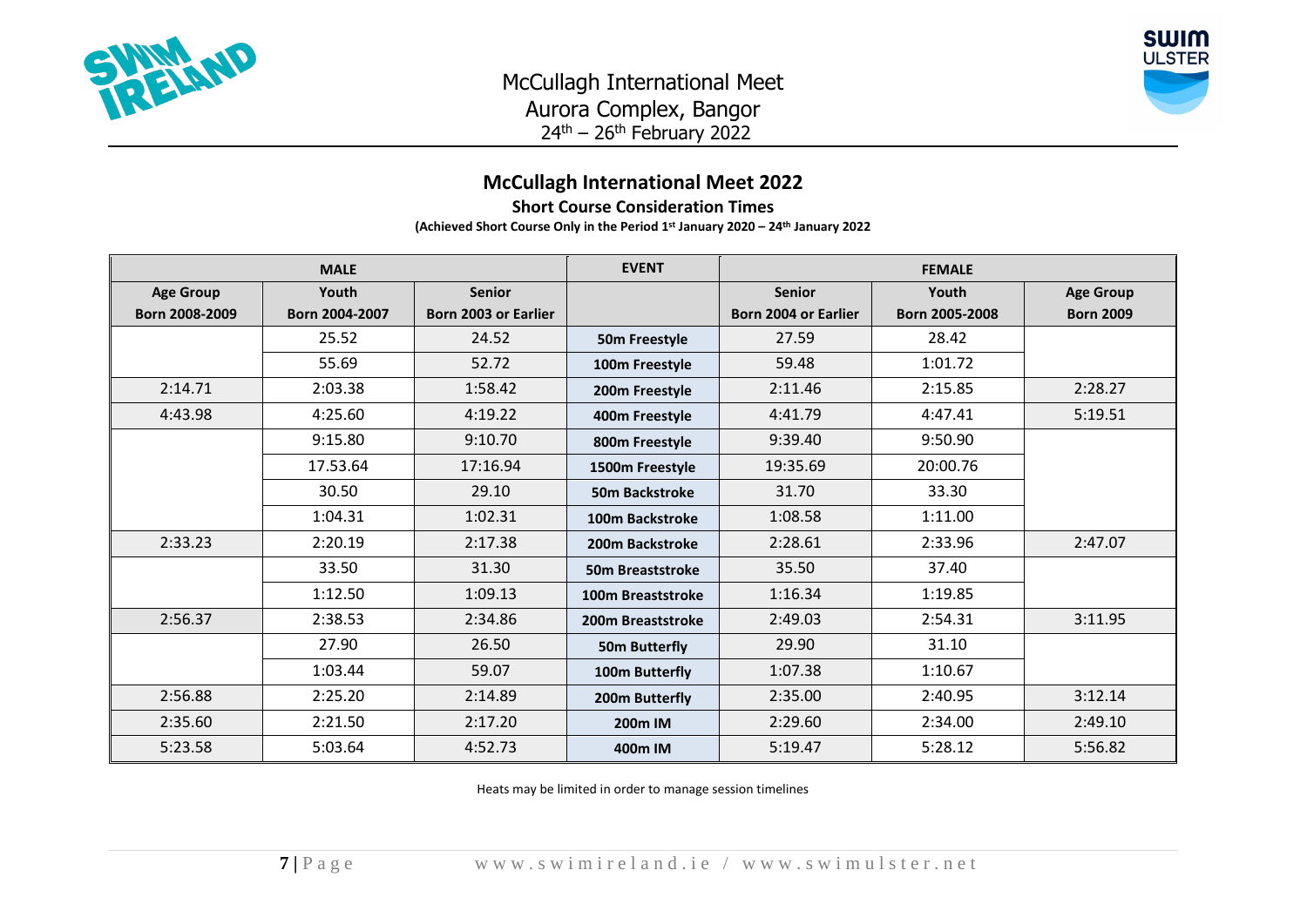



#### **RELAY & ENTRY SUMMARY SHEET**

| Event<br>No.  | Event                | 'A' Team Entry<br><b>Time</b> | 'B' Team Entry<br><b>Time</b> |
|---------------|----------------------|-------------------------------|-------------------------------|
| $\mathbf{1}$  | Women's 4 x 200m FTR |                               |                               |
| $\mathcal{P}$ | Men's 4 x 200m FTR   |                               |                               |
| 12            | Men's 4 x 100m MTR   |                               |                               |
| 13            | Women's 4 x 100m MTR |                               |                               |
| 25            | Women's 4 x 100m FTR |                               |                               |
| 26            | Men's 4 x 100m FTR   |                               |                               |
| 41            | Mixed 4 x 100m MTR   |                               |                               |
|               |                      |                               |                               |

**Entry Times for Relays MUST be included. It is accepted that Entry Time for Relay Events will be approximations for HDW seeding purposes only**

Individual Entries:  $\Box$ 

Relay Entries: \_\_\_\_\_\_\_\_\_\_\_\_\_\_\_\_\_\_\_ @ €25 Each = €\_\_\_\_\_\_\_\_\_\_\_

TOTAL AMOUNT ENCLOSED: €\_\_\_\_\_\_\_\_\_\_\_

CLUB: \_\_\_\_\_\_\_\_\_\_\_\_\_\_\_\_\_\_\_\_\_\_\_\_\_\_\_\_ CONTACT: \_\_\_\_\_\_\_\_\_\_\_\_\_\_\_\_\_\_\_\_\_\_\_\_\_\_\_\_\_\_

PHONE: \_\_\_\_\_\_\_\_\_\_\_\_\_\_\_\_\_\_\_\_\_\_\_\_\_\_ EMAIL: \_\_\_\_\_\_\_\_\_\_\_\_\_\_\_\_\_\_\_\_\_\_\_\_\_\_\_\_\_\_\_\_\_

**Payment Options:**

Please reference all payments as "2022 McCullagh International" and include club details.

Bank Transfer: EURO Sterling and the sterling sterling sterling sterling sterling **Bank: AIB Bank: Danske Bank Sort Code: 932515 Sort Code: 950111 Account Number: 59772048 Account Number: 51051490 BIC: AIBKIE2D BIC: DABAGB2B**

**IBAN: IE03 AIBK 9325 1559 7720 48 IBAN: GB55 DABA 9501 1151 0514 90**

Credit Card:

Credit card payments can be made over the phone by calling the Swim Ireland offices at**+353 860247676** – please note that credit card payments can only be processed in Euro

**Swim Ireland Safety Statement - Issues** Cheque/Postal Order: Made payable to Swim Ireland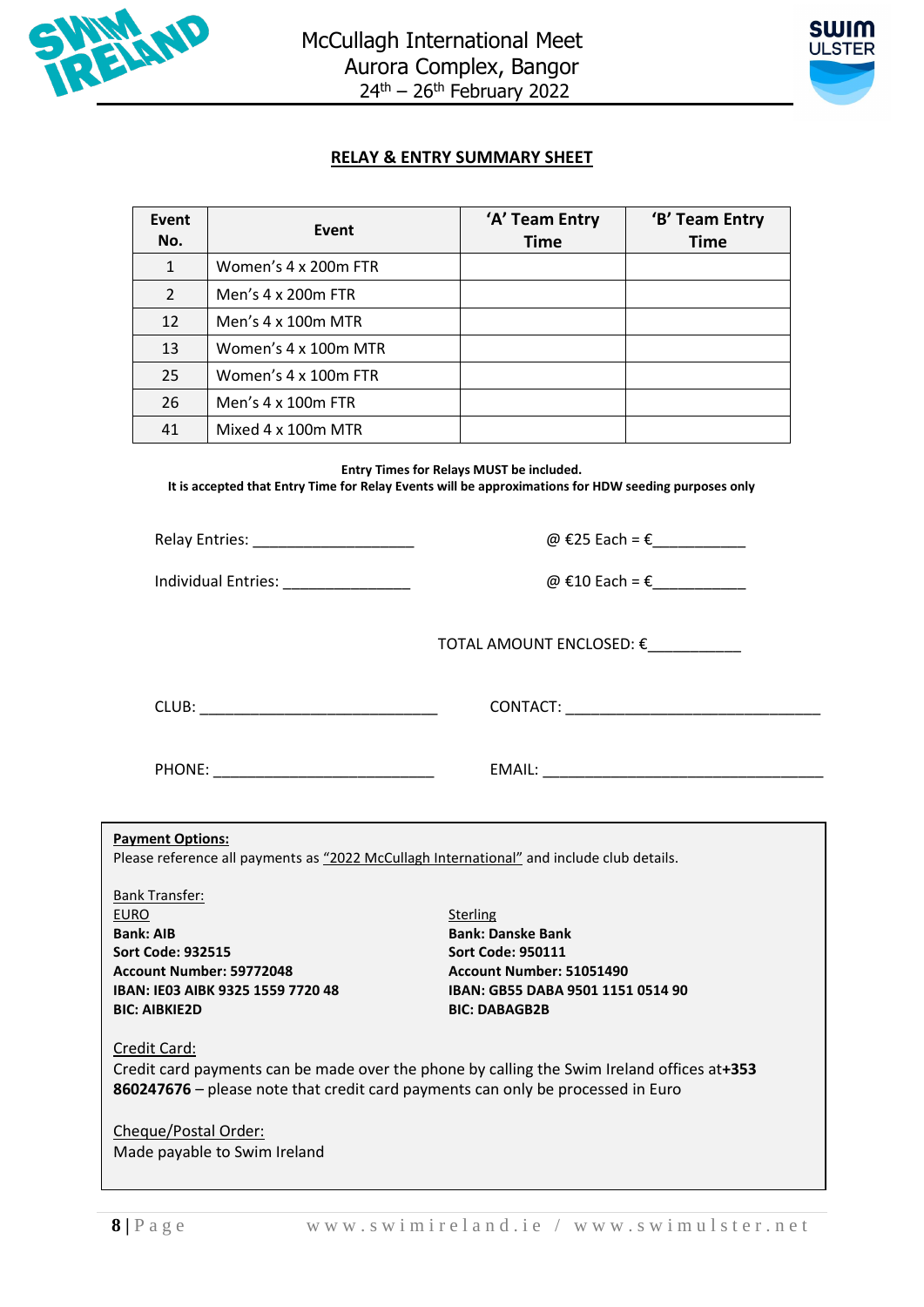



#### **Safety is the responsibility of every individual involved in the sport.**

#### **Risks identified must be reported to either a Club or Meet Official and formally reported to the facility operator.**

#### **All accidents must be formally reported.**

#### **General**

- **1)** By Law all facilities are required to have a Safety Statement in operation. Clubs and Meet Organisers should satisfy themselves that this is the case.
- **2)** Any accidents, however minor, must be reported to Swim Ireland (standard Accident Report Form available).
- **3)** ALL volunteers who work/help at Swim Ireland events are advised to read the Swim Ireland Safety Statement which is available upon request from the Office.

#### **Clubs**

- **1)** All Clubs should obtain and read a copy of the Safety Statement of the pool they are hiring.
- **2)** It is recommended that clubs identify risks and formally report them in writing to the relevant personnel at the facility.

#### **All Meets**

(Club, Regional and National)

- **1)** Following a meet at which an incident/accident occurred, the Organiser and Race Referee must complete a Meet Accident Report Form and include their contact details.
- **2)** All who attend meets are urged to report any accidents to either the Meet Organiser who immediately reports to the Race Referee or to the Referee directly. Where an accident occurs, Swim Ireland must be informed as soon as possible with a full report presented.
- **3)** "Safety at Swim Meets" must be included in all Programmes for all Meets run under Swim Ireland rules. It must also be read out at the start of every session with emphasis placed on item 3 above.
- **4)** Officials should be advised by the Race Referee to report any concerns they have over possible risks at the facility and to ensure that reporting procedures are followed.
- **5)** Under FINA Law the Referee is in total control of all persons attending the meet and the Referee should take all reasonable steps to ensure their safety.